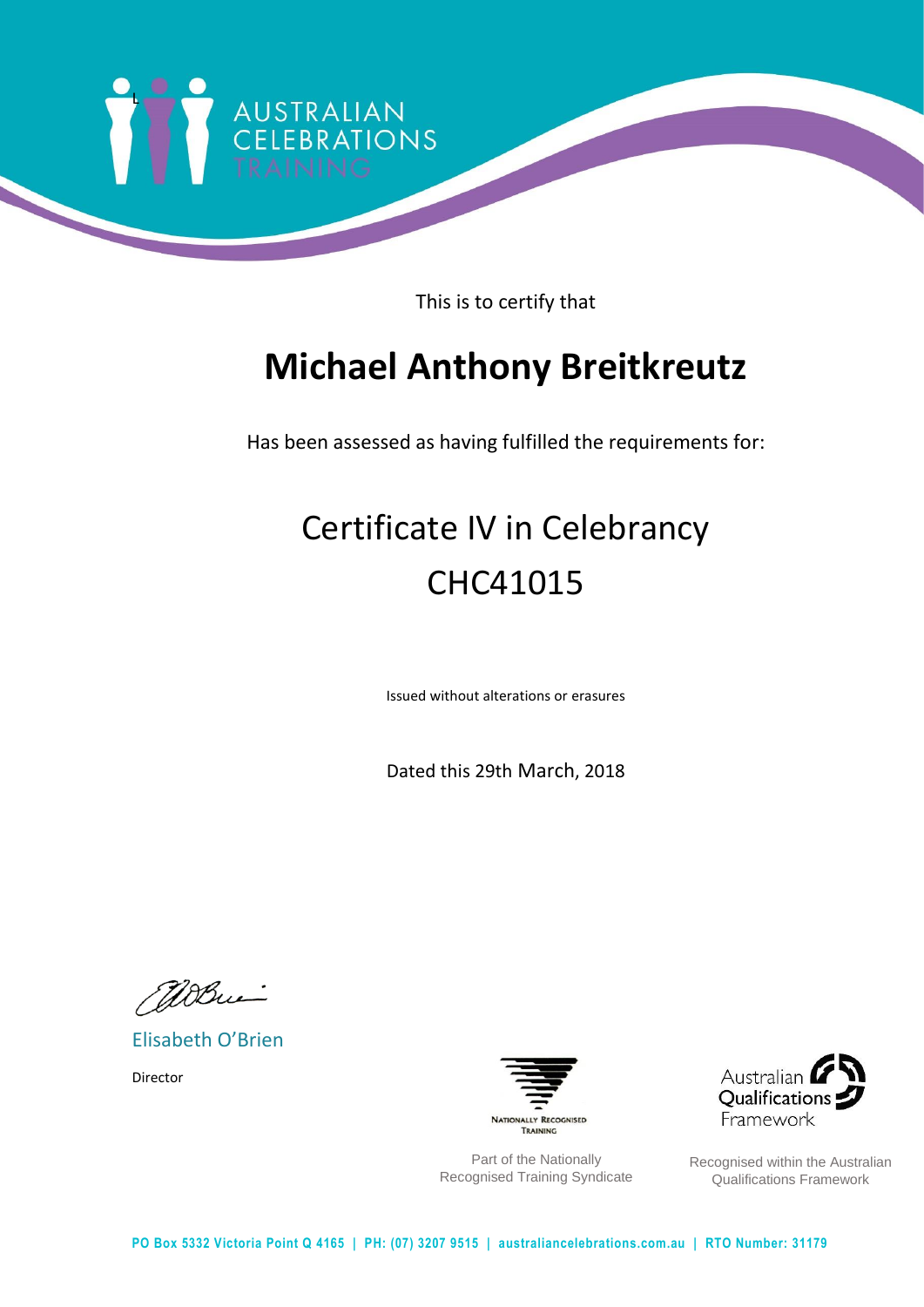

This is to certify that

### **Michael Anthony Breitkreutz**

Has successfully completed the following competencies:

| CHCCEL001  | Develop sustainable celebrancy practice                    |
|------------|------------------------------------------------------------|
| CHCCEL002  | Establish client celebrancy needs                          |
| CHCCEL003  | Research, design and organise ceremonies                   |
| CHCCEL004  | Prepare for, present and evaluate ceremonies               |
| CHCDIV001  | Work with diverse people                                   |
| CHCLEG001  | Work legally and ethically                                 |
| CHCCEL005  | Establish and maintain marriage celebrancy practice        |
| CHCCEL006  | Interview clients and plan marriage ceremonies             |
| CHCCEL007  | Prepare for, present and evaluate marriage ceremonies      |
| BSBCMM401  | Make a presentation                                        |
| CHCCCS017  | Provide loss and grief support                             |
| CHCCEL008  | Plan, present and evaluate funeral and memorial ceremonies |
| SIFXIND002 | Work effectively in the funeral services industry          |

#### **within the**

**CHC41015 Certificate IV in Celebrancy**

Dated this the 29th March 2018

\_\_\_\_\_\_\_\_\_\_\_\_\_\_\_\_\_\_\_\_\_\_\_\_\_\_\_\_\_\_\_\_\_\_\_\_\_\_\_\_\_\_